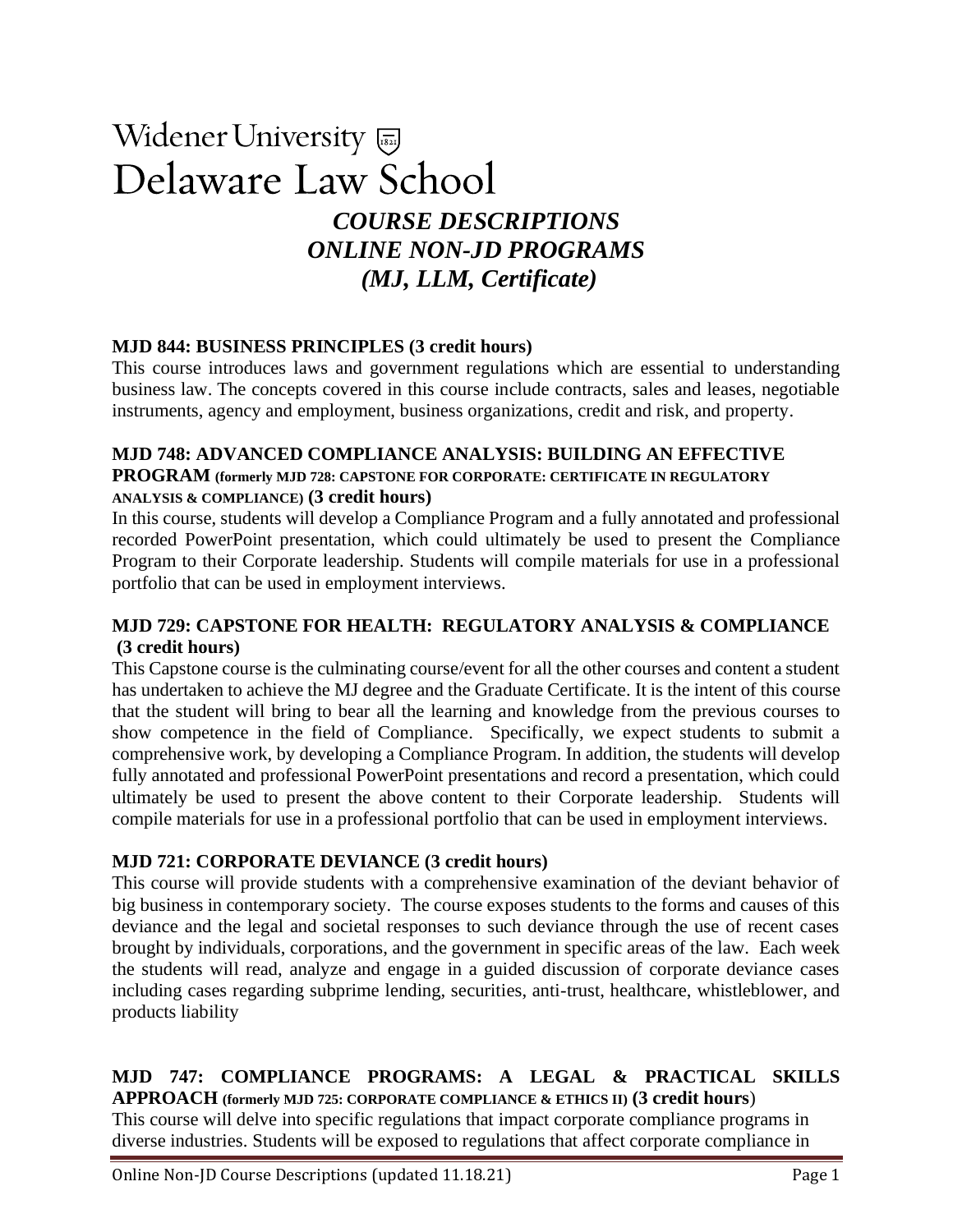varying degrees such as Sarbanes-Oxley, the whistle-blower provisions of the Dodd-Frank Act, anti-bribery/anti-corruption and other issues relating to government investigations. Students will discuss practical issues relating to the development and implementation of corporate compliance programs, with a focus on program assessment, employee engagement, how to prepare for a compliance crisis, and what to do when no one will listen. Ethical issues will be explored, such as privilege and confidentiality and the role of legal counsel versus the compliance officer.

# **MJD 509: CRITICAL LEGAL ANALYSIS & WRITING (3 credit hours)**

This foundation course introduces basic legal analysis including rule-based reasoning, and case synthesis with opportunities for practical written application. Learning that occurred during Introduction to Law course is reinforced and expanded upon. Students are also introduced to independent legal research skills. Course projects include a series of short graded assignments highlighting aspects of legal and compliance writing. Students will review basic writing mechanics including grammar and punctuation. They will enhance their writing skills by editing passages, producing written assignments, and doing focused writing exercises. Students will also learn to develop sound arguments by practicing the art of logical flow. The goal is to help students to produce clear, well-organized, grammatically correct prose.

# **MJD ( ) CYBER CRIME & COMPUTER LAW (3 credit hours)**

This course introduces students to the many different types of cybercrime. Students learn how to identify cybercriminal activity and learn how companies and law enforcement agencies are responding to the dangers these crimes present. Hypothetical scenarios are offered for students to examine, and students review the proper legal responses for these scenarios. Classes like these teach students the federal and state laws regarding computer violations and the proper manner for prosecuting crimes of this nature in court.

# **MJD 727: EFFECTIVE INVESTIGATIONS (3 credit hours)** *(Elective)*

When a company learns that there may have been some violation of a law or regulation or company policy, an internal investigation is needed to determine precisely what happened. This course addresses how internal investigations must be structured to help business leaders run their business. An investigation must do more than just prove whether someone committed misconduct. This course details the strategies and tactics that work best. Practical skills application will assist students with learning to plan and conduct thorough investigations and turn the results into valuable knowledge for their organizations. This course will also discuss selling the value of workplace investigations to management; management's legal obligations; structuring the compliance function; the investigation team members; and assisting management to implement the findings. This course will teach student not only how to uncover the truth about misconduct or fraud, but also how to ensure that the results can help an organization resolve issues and move forward.

# **MJD (743) ETHICS AND COMPLIANCE FUNDAMENTALS AND THE PROFESSION (formerly MJD 703: CORPORATE COMPLIANCE & ETHICS I) (3 credit hours)**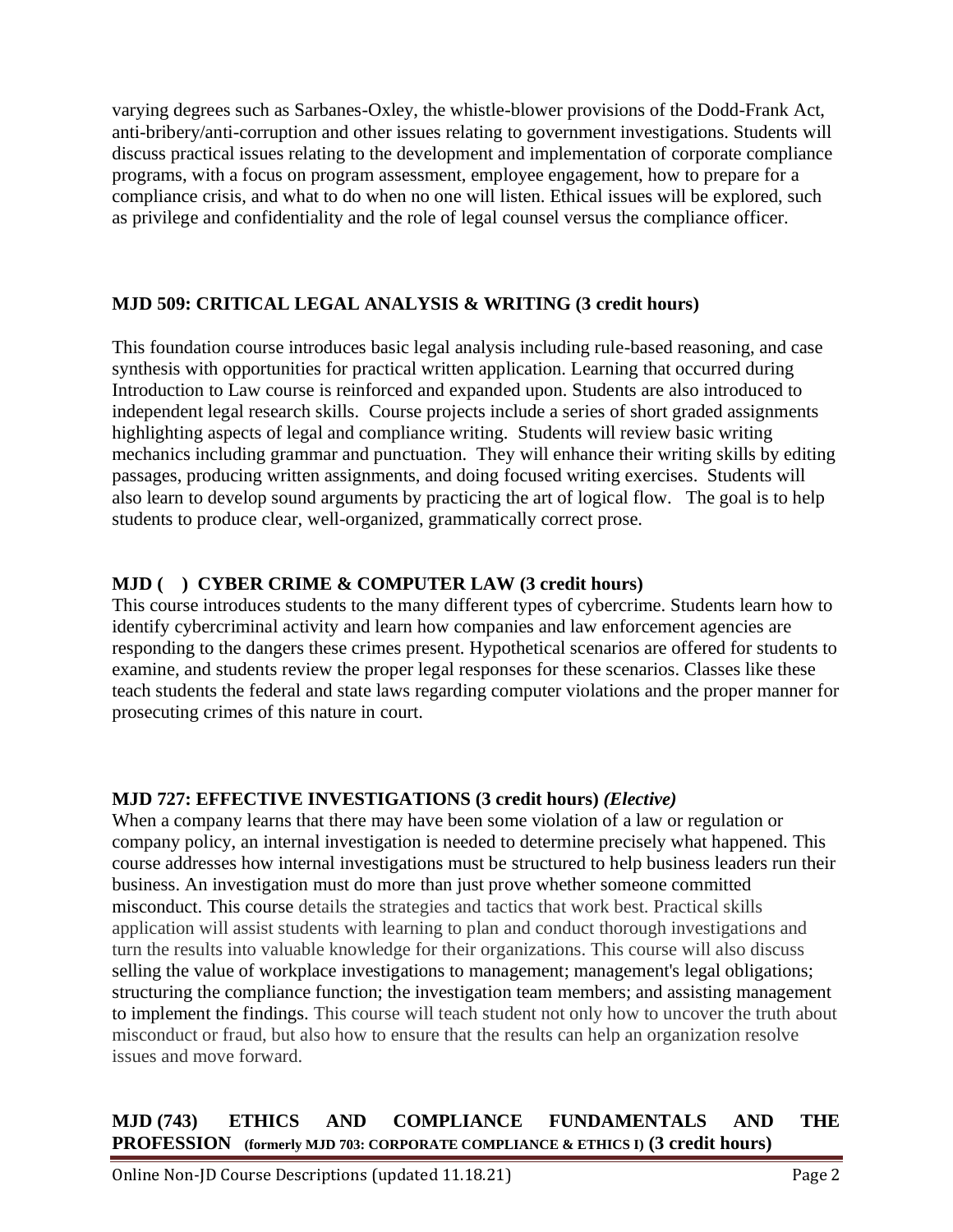This course is intended to introduce the student to compliance and ethics in the work place and the careers within this specialty and in the fraud examiner/anti-money laundering specialist industry. Students will learn what compliance is, where it came from, the culture of ethics, how a compliance profession compares to a legal career, job opportunities, transferrable skills from other careers. Students will be introduced to the elements of a compliance program, the flow of compliance, hiring and policies, corporate social responsibility, and the intersection of risk and compliance, the application of management practices for the compliance professional, and the application of personal and business ethics in compliance.

# **MJD ( ) FINANCIAL CRIMES AND FRAUD IN THE AGE OF CYBERSECURITY (3 credits)**

This course will analyze the evolution of fraud and financial crimes, the cyber profile of fraud and financial crimes, examine fraud, cyber breaches, financial crimes, and how to bring together financial crimes, fraud and cyber operations in an institution

# **MJD ( ) FINANCIAL CRIMES PENALTIES AND TAX (3 credits)**

Investigations, definitions used by the IRS and other Federal Agencies along with the severe penalties involved in domestic and international financial crimes. This would include criminal tax, financial fraud, and money laundering investigations and prosecutions; civil tax matters before the Internal Revenue Service including audits, appeals, and collection matters; and tax litigation in the U.S. Tax Court, U.S. Court of Federal Claims, and U.S. district courts. Also inclusive of international tax compliance issues, including foreign bank account reporting (FBAR), the Foreign Account Tax Compliance Act (FATCA), and the IRS's voluntary disclosure programs for both domestic and offshore issues.  Finally, compliance issues arising under the Bank Secrecy Act, the USA Patriot Act, FATCA, the anti-money laundering laws and regulations, and economic sanctions regimes.

# **MJD 800 FRAUD EXAMINATION (3 credits)**

This course will provide a comprehensive examination of situations in which corporations have engaged in deviant behavior and means by which legal and compliance professionals can promote corporate responsibility. Topics include where white-collar crimes occur, as in by workers sales-oriented systems, crimes in the health care system, crimes by criminal justice professionals and politicians, crimes in the educational system, crimes in the economic and technological systems, crimes by employees in the housing industry, corporate crime, environmental crime, explanations of white-collar crime, the police and court responses to whitecollar crime. This course provides the student with anti-fraud knowledge and training. Students will be introduced to the practical methods involved with fraud examination, such as performing internal investigations, how to spot internal fraud, detecting financial statement fraud, examining the inside of the fraudster's mind, determining asset misappropriation, performing a fraud examination, seeing the inside of a fraud trial, locating hidden assets during the punishment phase, and tips for an effective compliance policy to be in place for crime prevention and mitigation.

# **MJD 746: GLOBAL REGULATORY COMPLIANCE (formerly MJD 6063: CORPORATE REGULATORY COMPLIANCE: RULES & STANDARDS) (3 credit hours)**

Corporate compliance is of increasing importance in corporate America. More and more companies are developing and implementing programs to ensure compliance with governing laws and regulations and to promote an environment that fosters compliance and encourages ethical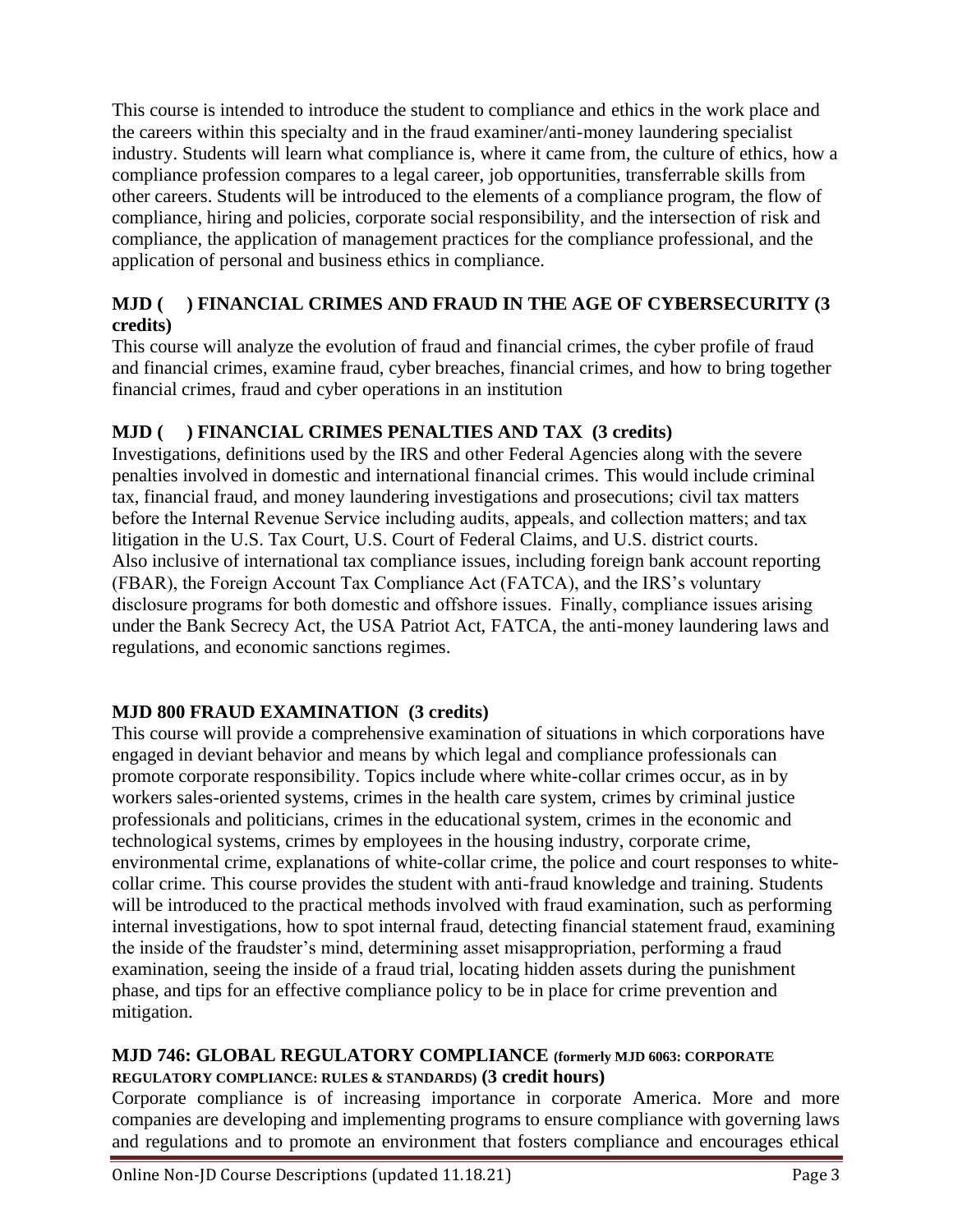behavior. This course will examine the central principles and statutory and regulatory framework that govern this growing field. We will analyze and discuss topics ranging from Sarbanes-Oxley to export controls, antitrust law, data protection and anti-corruption laws (such as the Foreign Corrupt Practices Act). We will also delve into the whistle-blower provisions of the Dodd-Frank Act, the Federal Sentencing Guidelines and other issues relating to government investigations and dispute resolution. Throughout this course we will discuss practical issues relating to the development and implementation of corporate compliance programs.

#### **MJD 749: KEYS TO U.S. PHARMACEUTICAL COMPLIANCE (formerly MJD 600 HEALTHCARE & BUSINESS TRANSACTIONS (3 credit hours)**

This course provides a beginning to end picture of how Healthcare Law Compliance impacts the pharmaceutical industry and provides an overview of promotional regulatory oversight, and applicable laws regulating compliance. In addition, the course will explore the various business transactions that are encountered within the healthcare arena with heightened focus on the pharmaceutical industry. Students will receive and review potential issues related to in-house compliance and learn how to develop an effective compliance program. The course will incorporate hands-on learning throughout the curriculum and students will be exposed to current industry related issues and experience ways to resolve such issues via assignments geared towards developing essential practical skills such as: risk assessment, mitigation plans, interviewing skills, project management and program development.

#### **MJD 723: HEALTHCARE COMPLIANCE & ETHICS I (3 credit hours)**

This course will focus on the fundamental federal regulations that impact healthcare professionals and organizations. This course will focus on the regulations that are essential to compliance in the healthcare industry, including, but not limited to, fraud and abuse laws and the Affordable Care Act. The course materials will allow students to test their knowledge and understanding with exercises designed to provide practical application. Students will be required to demonstrate an ability to interpret and analyze regulations to address arising compliance issues in a variety of health care settings.

#### **MJD 724: HEALTHCARE COMPLIANCE & ETHICS II (3 credit hours)**

#### Prerequisites: (MJ 6028 HEALTHCARE COMPLIANCE: RULES AND STANDARDS; MJ 723 HEALTHCARE COMPLIANCE AND ETHICS I)

This course will build upon the fundamental knowledge students gained in the first part of the course by applying regulations as healthcare industry professionals and organizations. This course will address underlying corporate compliance principles that must be adhered to as students expand their knowledge of the core elements of developing an effective compliance program. Students will be required to demonstrate an ability to interpret and analyze regulations to address arising compliance issues as they apply them in a variety of healthcare settings.

# **MJD 709: HEALTHCARE QUALITY, SAFETY & LIABILITY (3 credit hours)**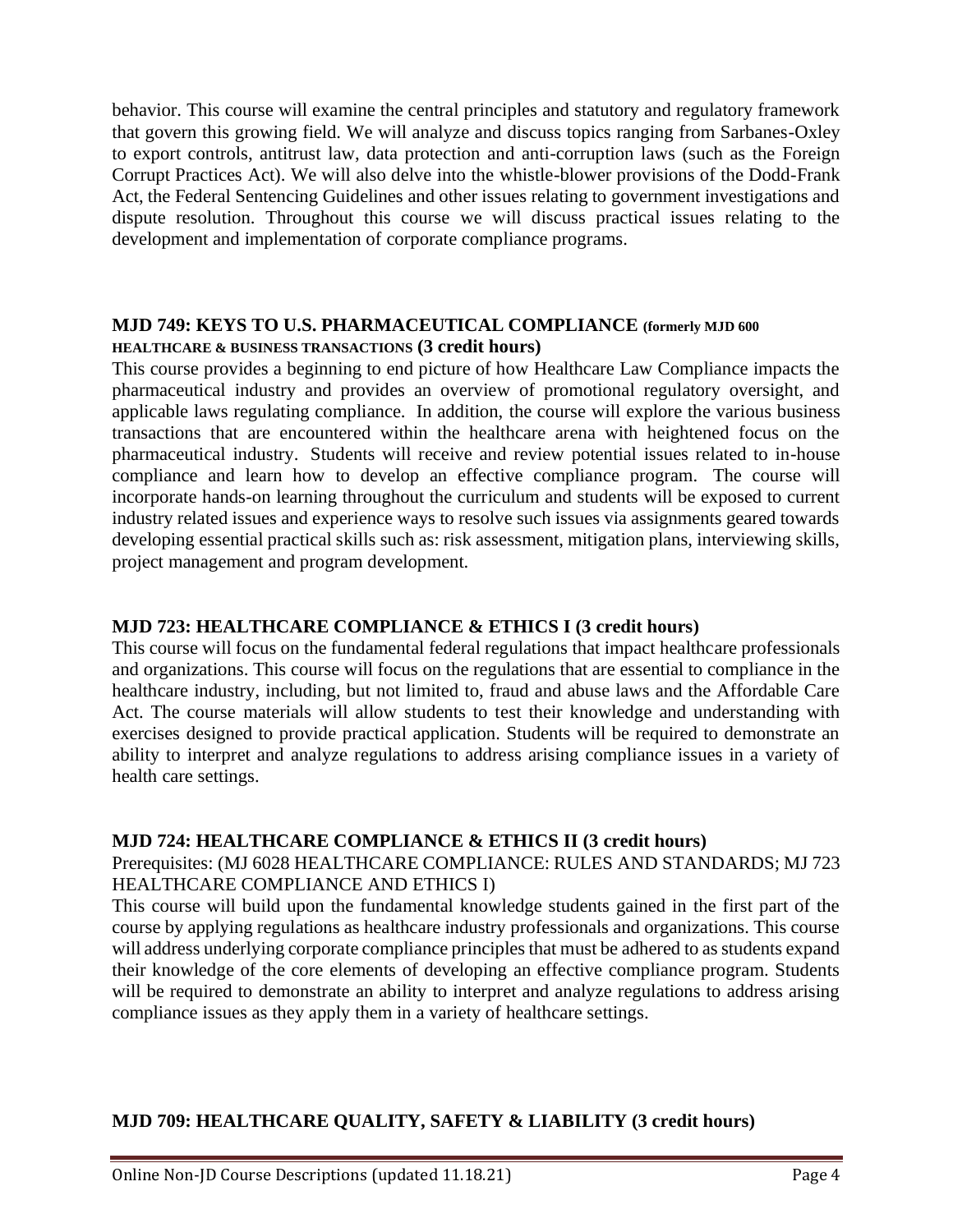This on-line course is designed to familiarize MJ students with the legal and regulatory issues of health care using a case-based approach. Students will be introduced to the legal issues that often arise as health care is delivered through the complex network of private providers, government programs, and third party payers, providing an overview of the major legal, ethical and policy issues. Students will have an opportunity to examine and critique healthcare policy with an eye toward legal and regulatory constraints, variables within the healthcare delivery system, and societal issues that may affect the organization and delivery of health care resources.

# **MJD 6028: HEALTHCARE REGULATORY COMPLIANCE: RULES AND STANDARDS (3 credit hours)**

This course seeks to foster skills needed to assure compliance by hospitals and managed care organizations with governmental regulations and internal corporate policies. Students will learn to identify and respond to circumstances raising regulatory concerns, to navigate and interpret applicable regulatory schemes, draft policies and procedures, and ultimately to create and manage a comprehensive compliance program.

# **MJD ( ) GLOBAL ECONOMIC CRIMES & ILLICIT FINANCE (3 credits)**

This course will examine the transformation of the illicit economy and its various effects. Students will explore the definitions of illicit trade and illicit financial flows as well as their inter-relationship, the scale of these problems, their drivers, and the socio-economic impacts and other consequences of these phenomena. Students will also discuss ways in which to respond to and address these increasing challenges. Throughout the course, current and emerging issues and trends will be highlighted. Students will learn about the enablers and facilitators of these threats. Finally, some of the approaches and measures taken at both the national and international levels will be examined, including the policies and legislation needed to address it.

**MJD 650: INTRODUCTION TO HEALTH LAW & POLICY (3 credit hours)** Students will be introduced to the core basics of American health policy and law. Upon completion of this course, students will understand the broad context of health policy and law, the essential policy and legal issues impacting and flowing out of the health care and public health systems, and the way health policies and laws are formulated. Students will learn to think systematically about these issues and the various methods available to public and private policymakers to solve them.

# **MJD 500: INTRODUCTION TO LAW (3 credit hours)**

This course provides students with an introduction to the legal system of the United States, including federal and state court structures, sources of law (constitutional law, statutory law, administrative law, and case law) and an exploration of legislative, judicial, and administrative agency processes. Introductory legal research tasks will be performed. This course will also provide an overview of civil and criminal procedure.

# **MJD 742: RISK MANAGEMENT & AUDITING (3 credit hours)**

This course examines the processes for auditing a company to ensure adherence with the company's compliance programs. During this course, students will learn practical skills in